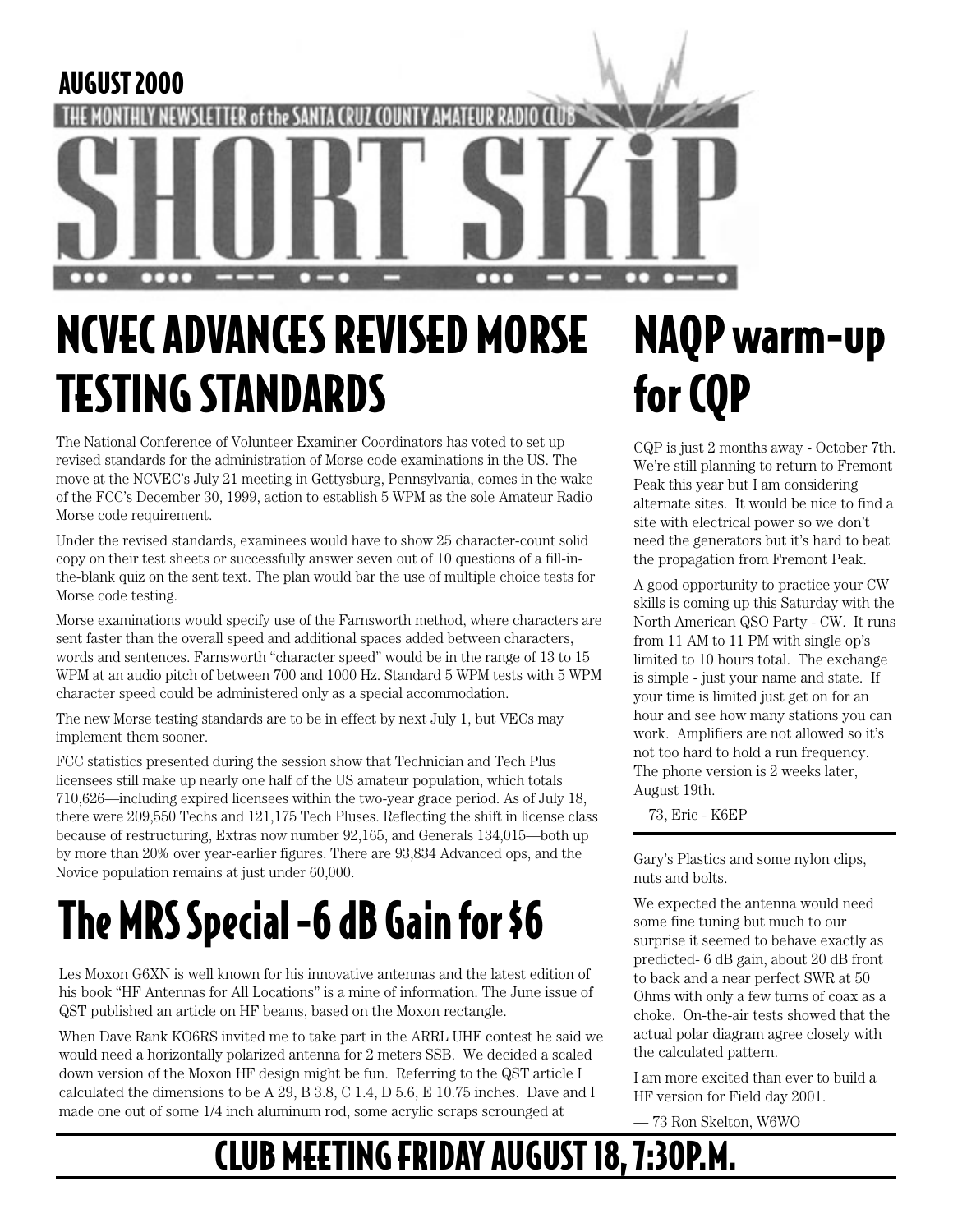

Published 12 times per year. Free to members. *Santa Cruz County Amateur Radio Club, Inc.*

> Post Office Box 238 Santa Cruz, CA 95061-0238

> > Editor and Publisher Ron Baldwin, K6EXT (408) 427-0565 K6EXT@fireclay.com

Columnist Art Lee, WF6P Production and Distribution Dave Harbaugh, W6TUW

## Amateur Radio (HAM) Technician Classes

**CLASSES START:** Sept. 8th at 7:00 PM

The classes are free!

**LOCATION:** California Department of Forestry, Felton, CA. On Gushee St. across the street from the radio tower. DAYS: Tuesdays and Friday nights.

### **TIME: 7:00 PM**

**DURATION:** Classes will end October 6th with testing!

REQUIREMENTS: Purchase a "NOW YOUR TALKING" book from Ham Radio Outlet, 510 Lawrence Exp #102,1-800-854-6046. They can mail it to you. The book costs around \$19

WE ARE GOING TO HAVE A LOT OF FUN!. HAM OPERATORS WILL BE JOINING IN ON THE CLASSES! NO PREVIOUS KNOWLEDGE ABOUT ELECTRONICS OR RADIOS ARE NEEDED! THIS IS HOW TO GET YOUR HAM TICKET, AND LEARN THINGS THAT ARE NOT IN THE BOOK!

Classes taught by Bob Fike KO6XX

**Don't forget to bring all your surplus equipment for our swap table again this month (and bring some cash!). The swap table was a great success at our last meeting. Let's do it again!**



Well, this is a rare occasion: the Prez has nothing to say! I returned from a Surfari vacation to San **PFEZ SEZ** to say! I returned from a Surfari vacation to meeting. When I was down there I had hoped to talk to my friend Bill, AA6J, who lives in San Diego, on a local repeater, but it turned out I couldn't hit any of the repeaters that he suggested from our campsite. Darn should have brought the QRP rig! I contacted Bill from the Emigrant Wilderness in the Sierra's on 40 meters QRP on a backpacking trip. Bill relayed a message for a camper I met up

there and that incident became the basis for my story QRP to the RESCUE! which was published in the ARRL's on line magazine: The ARRL Web Extra It seemed funny that I had talked to Bill in San Diego from out of the wilderness in the High Sierra's using only 2 watts of power, yet when I was within 50 miles of him I couldn't contact him with 5 watts of power from my HT. With HF QRP you really can do more with less!

Hope everyone has been enjoying the summer, and hope to see you at our next meeting on August 18th.

— 73, KQ6DV

## LISTENING TO WEAK SIGNALS

### **Some tips for listening and decoding weak signals:**

1. Use headphones. This helps immensely. Having the signal close to your ears and shutting out room noise helps a lot. Everybody has their favorite headphones. If you don't operate for long stretches at a time the type that cover the ear completely are best, I have a pair of old Koss PRO-4as that work well. they aren't cheap. For longer operating periods an on the ear type is more comfortable. Sennheiser makes some really good ones that are hard to beat. They aren't cheap either. The Walkman/portable CD player headphones are also OK and can be bought reasonably at your local Target, K-Mart, or Walmart. For lightweight uses, like backpacking, I use the ear bud types. I use Sony.

2. Turn off the AGC. Depending on how the threshold is set, the noise can be artificially raised by the AGC. Also, other strong signals or impulse noise can cause the AGC to reduce gain and your signal. Along with turning off the AGC you can turn down the RF gain and turn the AF gain up. This helps sometimes.

3. Use a narrow filter. If you already have CW filters installed in the IF you may wish to go to a very narrow audio filter. I find a 100 Hz filter often helps me copy a station that is barely readable at 500 Hz bandwidth.

4. Make sure that electrical devices which can cause interference are turned off. I usually turn the thermostat down during the winter fox hunts as the furnace blower can cause a low, but bothersome noise. This obviously depends on how cold the night is and how ham friendly your family is.

5. Experiment with DSP. Some noise reduction algorithms implemented in DSP technology are very useful in reducing noise and making a barely readable signal able to copy. They all produce some artifacts, and the result is not like copying off the air. Some people find it objectionable, and some don't. You may wish to borrow a DSP to see if you like it and think it helps.

7. Raise the antenna to get it away from local noise sources.

Recall that there is a limit to the strength of a signal you can copy. Good CW ops with some experience can copy CW signals several dB below the noise, and signals at the same level as the noise are copied by almost everybody who has even a little experience in CW. I hope that you find this information useful.

— James R. Duffey KK6MC/5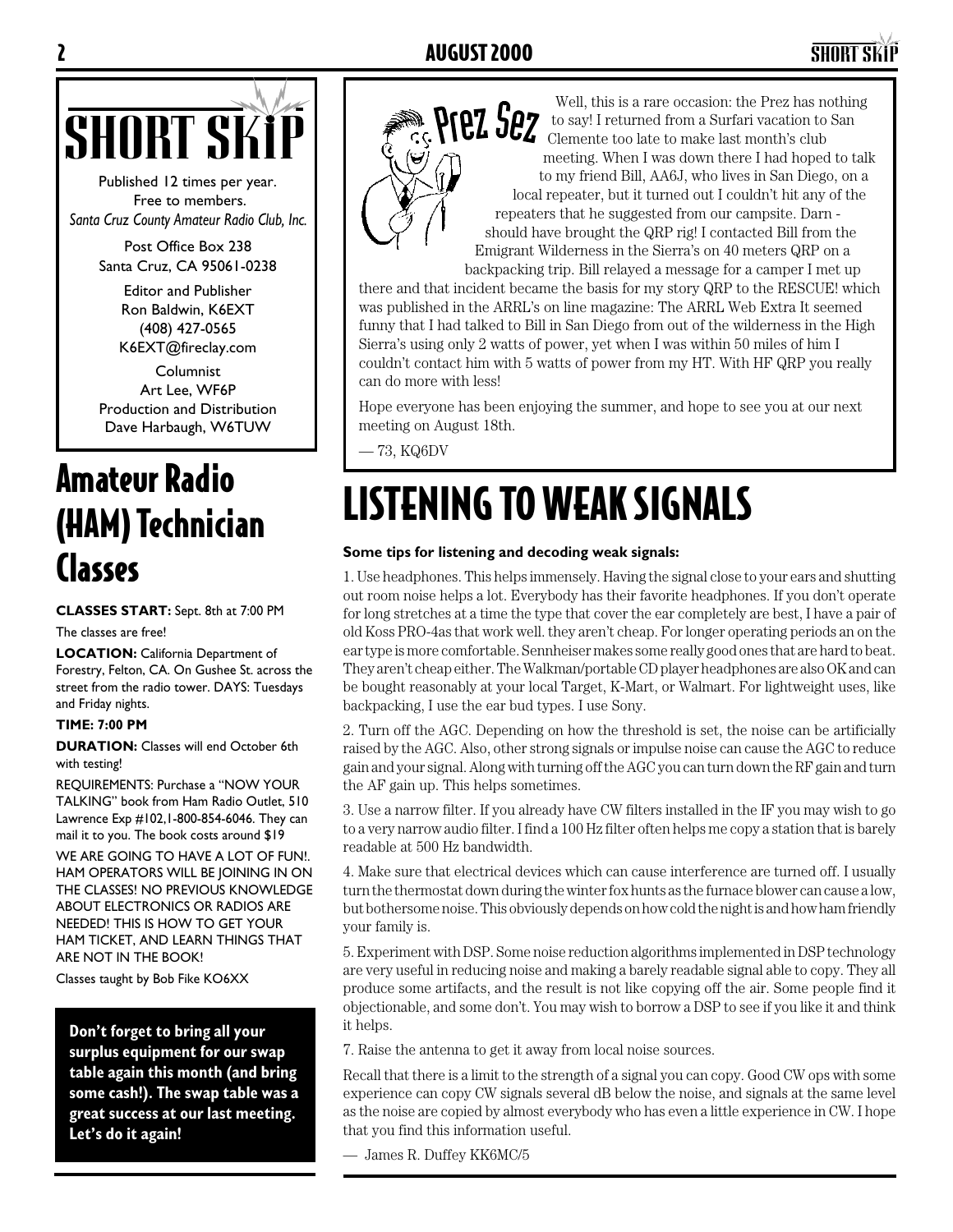## SHORT SKIP **AUGUST 2000 3** NEW AMATEUR SATELLITES IN THE OFFING

New amateur satellites are reported on the way as payloads from Saudi Arabia and Malaysia are set to launch later this month from Russia.

SAUDISAT-1A and SAUDISAT-1B, the first Amateur Radio satellites from the Kingdom of Saudi Arabia, are under construction at the Space Research Institute in Riyadh. Tentatively set to launch August 25 from the Baikonur Cosmodrome, Kazakhstan, the two satellites will be capable of 9.6 kb digital store-and-forward operation as well as FM bent pipe mode.

SAUDISAT 1A will have a downlink on 437.075; SAUDISAT-1B will downlink on 436.775 MHz. VHF uplinks will be announced after commissioning.

"Amateur Radio is in its infancy in Saudi Arabia," said Dr Turki Al Saud, director of the Space Research Institute. "With these satellites we hope not only to add satellites to the space resources available to hams worldwide, but to increase the awareness of the value of Amateur Radio in the Kingdom."

The first Malaysian amateur satellite, TIUNGSAT-1, is also to be launched on the same vehicle. The new bird will offer FM and FSK (at 9.6, 38.4, and 76.8 kb) with uplinks at 144.46, 145.85, and 145.86 MHz and downlinks at 437.300, 437.325, 437.350, and 437.375 MHz. The package also includes the Multi-Spectral Earth Imaging System and Meteorological Earth Imaging system payloads. The Malaysian spacecraft is the result of a technological collaboration between Astronautic Technology and Surrey Satellite Technology Ltd. An animation of the TIUNGSAT-1 launch is available at the SSTL site, http://www.sstl.co.uk/ missions/mn\_tiungsat\_1.html.

—AMSAT News Service

# AC6KW and KQ6DV do the Bumble Bee 2000

This year we had a fun Bumble Bee Contest. Tom, KQ6DV, and I went to the top of the highest ridge of the Santa



The mosquitoes were having a party and we were the hosts.

I found a nice little spot nestled between a group of rocks to set up the K2. It was a very comfortable spot, and I got everything set up just right before the contest. As the contest began, I worked my first QSO, then my second. I noticed a stinging pain on my leg, then my arm. I looked down to find myself covered in biting red ants. I quickly had to retreat and move my station to another

Jeff, AC6KW

Rosalia Mountain in the Forest of Nisene Marks State Park. The ridge at about 2600 feet, is the highest location around. It is located about 2 miles north of the epicenter of the 1989 Loma Prieta Earthquake

After carefully scouting out our sites, we went to the task of antenna raising. I used my trusty 100ft flat top fed with 300 ohm ribbon cable. Tom set up his antenna about 1/4 mile

REPORT

participated.

AUGUST TREASURER

The club took in \$106. on the raffle for the Carolina Windom 80-10 raffled by the club. The antenna cost us \$100.95. Thanks to all who

Also thanks to Ron, W6WO for obtaining the antenna and donating the second and third place prizes. —Treasurer, Allen WB6RWU



Tom, KQ6DV

spot. I looked around and the ants were everywhere. So, back to the truck off the ground and away from the stinging little buggers.

The bands seemed very poor this year. I only managed 34 QSO's, 29 on 20 meters, and 5 on 40 meters. I didn't hear anyone on 10 or 15. The bands were buzzin, worked 19 Bumble Bees! Luckily, after the ants and mosquitoes, these were the only bees we saw.

See you guys at the next one.

— Jeff, AC6KW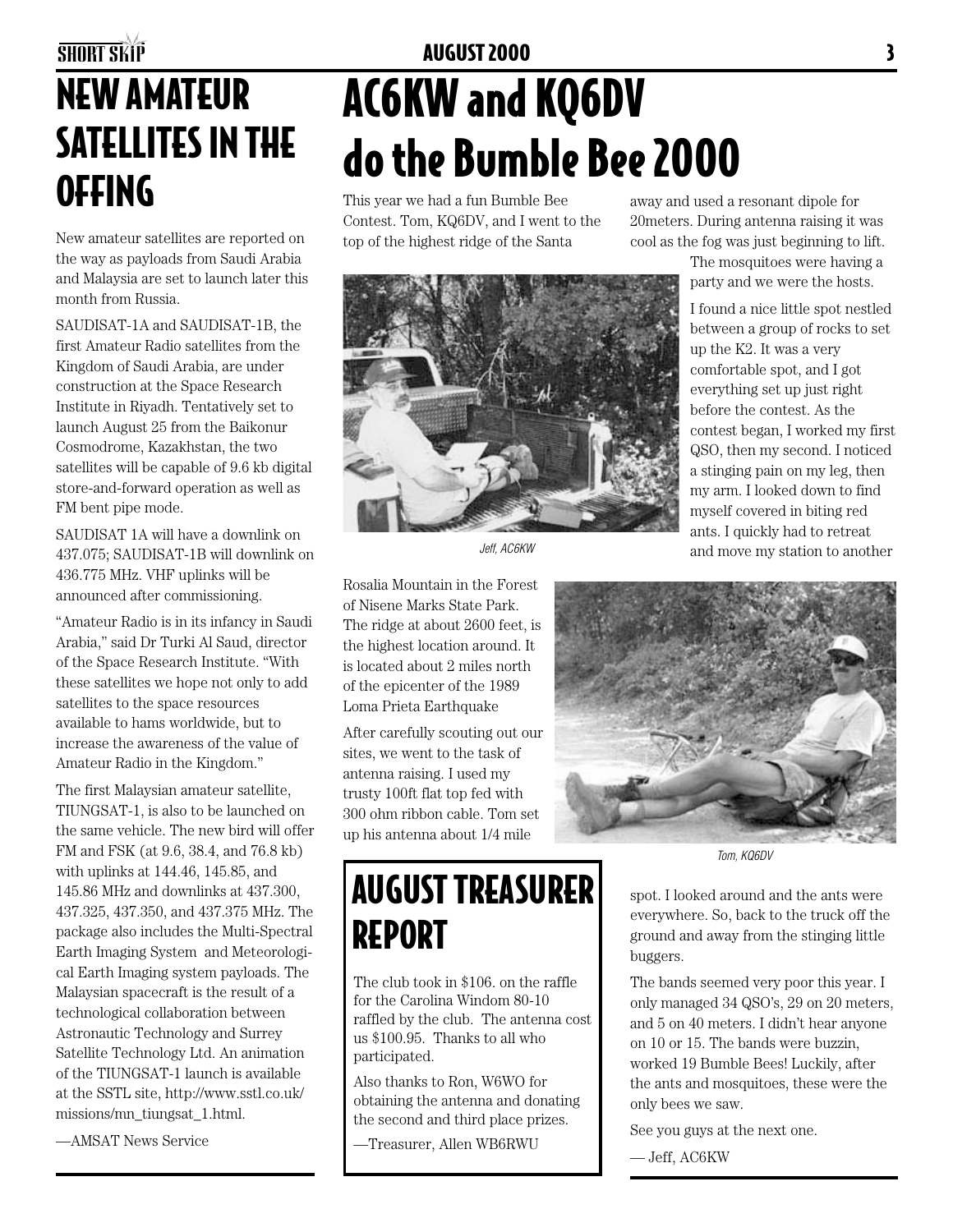

I finished up a QSO with my pal Marsha, AB7RJ, one morning last week. We had been chatting away for a half hour or more but she had to go to work. We went QRT and then I heard someone calling me. W.. F..6P dee K6  $PSQ$ ,  $\ddot{A}$  K... $6$  P B ... $Q$ ... P. B...K. I was ready to pull the plug but he came back again. Well, what the heck, I could stick around for a little bit. I came back with the customary info, name, QTH, RST. He came back .. name D ..o.n. B? 300 stnx es ur st sho ..w oz .. so oz 9 QT ..H is San J ose. He was using a bug! I have a hard time copying a bug. In fact it bugs me to try. It is as though I don't know or recognize the code. He went on ..nam ..e is  $\ddot{A}$ Bon .. D ..on. Art as u cpy 3 a yast u dmyrs? I tried to copy, but it was too hard. I sent 73 and called it quits. The next day Marsha came on and said she couldn't copy the bug either. I guess I could get used to the swing of a bug but alas, I am spoiled by my electronic keyer. Sorry Don.

Cell phones are a real help to communications. Was returning from Sacramento last week (it was 109 degrees up there). Approaching Pinole from the north, Donna called my brother Stanley, KB6SEI, on their club repeater. No joy. She tried several times and we were hitting the repeater. (They don't use PL.) Finally someone came up on freq to give her a hand. A mobile ham on a cell phone came on and said he'd call Stanley. He did, and brought Stanley up on the repeater. We stopped for coffee and a chat and was happy to see my nephew, a Marine home on leave from Camp Pendleton. It was a nice visit.

I enjoy my time on the Maritime Mobile nets and check in almost daily. I'm also on the Shriner's hospital net on Sunday mornings. They run the net from the children's hospital in Los Angeles. The Shriner ham radio operators put little kids on the air for their entertainment and a morale boost. Most of the children are in the hospital (all treatment is free) for serious medical conditions and are away from home for the first time. If

anyone wants to get on, especially if you speak Spanish, you will be welcome. Many of the children speak only Spanish and interpreters are always needed. You need not be a Shriner to participate. They are on on Sunday mornings from 0900 to 1000 on 7.238 mHz.

Where are they now? Donna and I saw Mary Duffield, WA6KFA, at the main library last week. She looked great but doesn't get out at night much anymore. She showed us her little electric scooter. "I get 12 miles to a charge," she told us. After a good long chat, she said she had to be on her way. She jumped on the little green scooter and was off in a flash. A small orange flag fluttered from a fiberglass whip - no, not an antenna, just a nice device to warn drivers that a two wheeled vehicle was underway.

Speaking of underway. I was in daily contact with Skip Allen, N6NEN, as he progressed toward Honolulu. He was racing in his boat Wildflower. Each day he gave his position report, weather conditions and a brief QSO followed. He had to keep it short to conserve batteries. He reported rough seas and heavy winds when 900 miles out of Hawaii. At Lat 23 deg 28' and Long 152 deg 04' he reported "heavy squalls and a very windy night." When asked by Royce Fletcher, AB6EF, if he was flying a spinnaker, Skip replied, "There is no spinnaker made by man that could stand up to this wind for very long." Skip was flying twin jibs. Royce ran several phone patches for Skip and his crewmember.

I had a good time at the San Lorenzo Valley club auction a few weeks back. There were a lot of good (?) bargains there. I even saw an old Halicrafters S-20 R receiver for sale. There was a lot of test equipment, O scopes, boxes of miscellaneous goodies (junk), antennas and a couple of QRP rigs. J.V. Rudnick, K6HJU, was the auctioneer. It was a beautiful morning. Leon Fletcher AA6ZG and I attended. About 40 hams showed up including many of our club members, and of course, Dan Anderson, AA6GD. For \$5 I purchased a dandy heavy-duty extension cord for my friend's boat at the yacht harbor.

Thanks to Ralph Evans, W6ENE, for passing a land line to Donna, AB6XJ. I came up on the club repeater asking for someone to let her know that we were hoisting anchor in Capitola and heading back to Santa Cruz yacht harbor. I would have made a direct phone call but had left my club card, with codes, on my desk at home. It is very handy to have that card on hand for making phone calls.

## Appliances Are For Experts

The term "Appliance Operator" is used sometimes in a derogatory manner, instead it should be a mark of respect-mastering a modern Ham rig is not for dummies. Consider the following contrast between the Ten-Tec Omni transceiver and the Icom 706 MkII that I acquired recently.

The Omni is a high-performance rig exclusively for HF ham bands with performance at recent if not current, state of the art. It has a classical look and feel and is quite frankly large, 15"X6"x14", accommodating most of the functions with simple front panel controls. There are only 13 options selectable in the menu system. The 60-page manual is really a service manual with circuit diagrams and all, only 12 pages are devoted to operation. It took me 15 minutes to get on the air and feel right at home with this rig, it is the best radio I have ever owned bar none.

The 706 MkII is a miniature miracle of technology, less than half the size of the Omni, it provides VHF and UHF, FM and SSB in addition to HF bands. The 706 also is a general coverage receiver. Only the most basic functions have front panel controls but there are no less than 78 choices via a maze of menus with 3 letter acronyms. The 60-page user manual is an operating guide that is well done but the rich set of options and alternative ways of using them involves a fairly steep learning curve. You do not operate this rig in the normal sense-you program it! Practically no technical detail is provided which is understandable, as no-one in their right mind would mess with it. I had a fairly frustrating day taming the beast, it will not stay in the shack but should serve me well for mobile use.

QRX I must ask the XYL to set-up the VCR !!!!

Ron, W6WO (AO Novice class)

### Cyprus Anniversary Prefixes

Amateurs on Cyprus have been granted permission use the special prefix 5B40 ("Five Bravo Forty") until November 30, 2000, to celebrate the 40 years of the Republic of Cyprus. Use of the special prefix is optional.

—Spyros Stavrinides, 5B4MF/CARS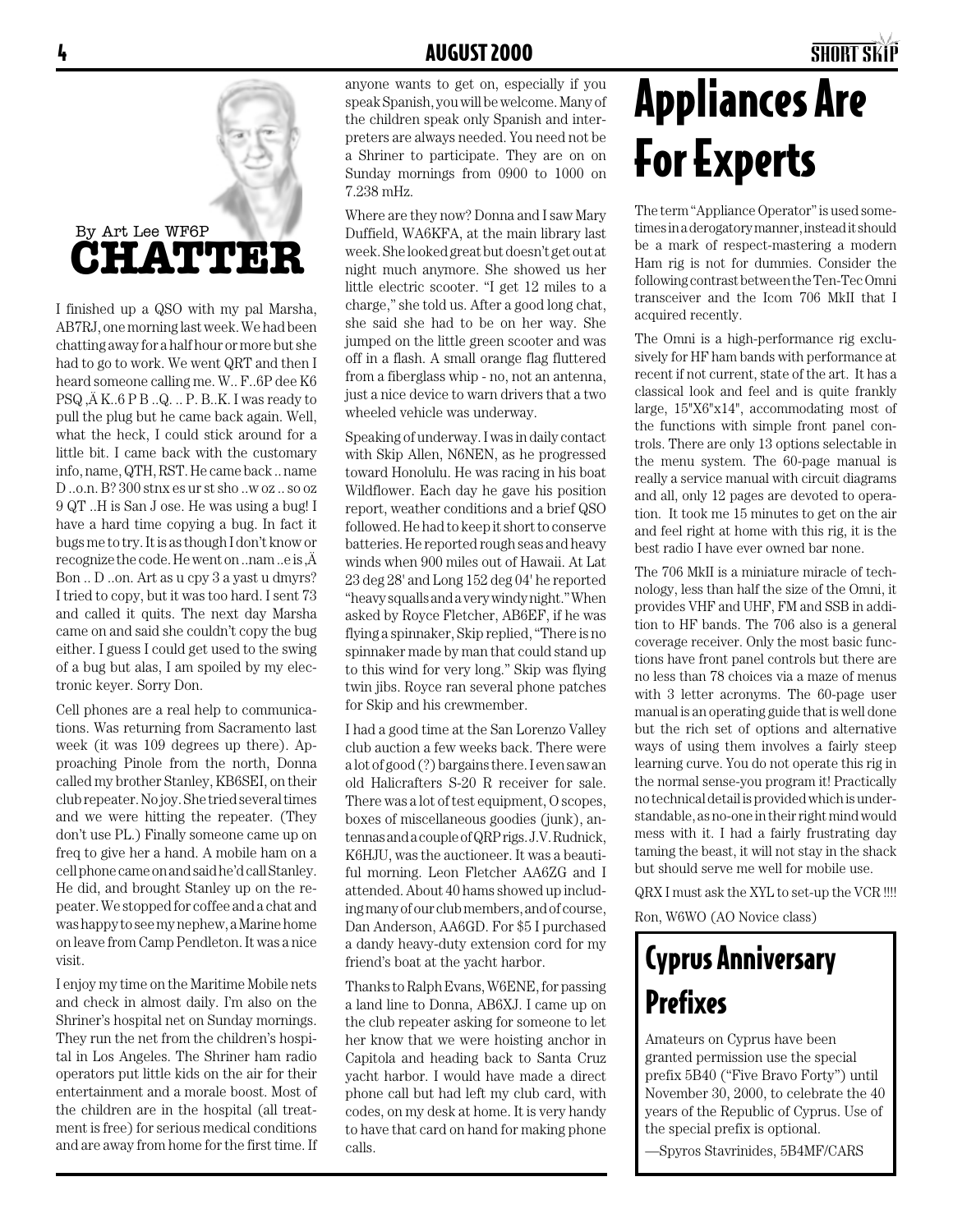### SHORT SKIP **SHORT SKIP** 5 SPEAK OUT

At the eHam.net site you will find many interesting items and it's well worth a visit. One section that I enjoy is SPEAK OUT which hosts a number of topics of current interest. Clinton Herbert AB7RG Speak Out 's Manager has agreed that we can use some of the series in Short Skip. One topic currently running that I thought you would find interesting is Speak Out: Kit building, your experiences and thoughts? A reader asks... "I've been a licensed ham for 15 years, but I've never built a kit. What would you recommend for a first timer?"

At the time I looked there were 24 opinions on this subject. Here's a sample.

#### W0CBF on 2000-07-17

My advice would be to buy one of the Ramsey kits first. A 2 meter receiver or aircraft monitor would be great. Their kits while not the best operationally in the world would give you great experience.

#### aa9hd on 2000-07-17

Oh— one more thought— in my opinion, the K2 SSB option, while not overly difficult, is harder than anything on the main rig. So, if you do what I did and build the options first, don't start with the SSB board. Leave that 'til you're done with the K<sub>2</sub>

### aa9hd on 2000-07-17

The Elecraft K2 was the fifth or sixth kit I built. What I did to get used to kit building after several years' absence was to build a few of the cheap options first (Noise Blanker and 160m option, each about 35 bucks i think). This got me used to soldering again. When I started my K2 I was already ramped up. When building the K2, I did manage to destroy 1 part accidentally, but it had nothing to do with its installation :) Other than that, I had no problems. I found that I liked to build the smaller kits, but they would gather dust. The K2 is my main station rig and does a fine job. If you still feel like you want to do a smaller kit, the K1 looks like a good choice (2 band CW rig). Also look at the Ten Tec T Kits- I've built their 2m mobile and the documentation and quality are superb. Dave Benson's Small Wonder Labs is also very good, and Dave's service is terrific.

Finally, my recommendation is to stay away from Ramsey kits. I've heard of too many problems with them.

### WB8YYY on 2000-07-17

Building a useful piece of equipment is a rewarding part of ham radio. I am glad we have lots of good value kits from many suppliers available - although we can always use more! As a good first choice, I would recommend the VSWR/power meter kit from TenTec. It retails for about \$ 50, and covers 160 to 2 meters. So even if you already have one for HF, this one is invaluable for 2m if nothing else. It is well done, has a small PC board with an op amp to improve low signal sensitivity (it has 20 and 200 watt scales). This kit can be built in an evening, is high quality with a nice cabinet and separate connectors for 2m and 160-6m. Success with this will get your

confidence up, so you can later build a single band HF transceiver (many good choices here for around \$ 100) or a transverter to get on the VHF bands.

#### DG5MGQ on 2000-07-17

The first major kit I did in over 25 years was the Elecraft K2. Did a couple small "warm up" kits first though. If you take care and follow the manual, pay attention to the web site and use the reflector, the K2 can be built by an absolutely beginner. WA4GBO on 2000-07-16

I guess I didn't get thru with my previous thoughts. I suggest that before attempting to do and soldering on that new kit for the first time. Acquire several sizes of alligator clips to use as heat sinks when applying heat to diodes, transistors or resistors. Good luck and by all means, DO IT.

### N1DVJ on 2000-07-16

Hey, just build SOMETHING!! I've heard people say the K2 was their first kit, and it almost worked! But do you really want to risk \$600? Buy small stuff to start with, like LED flasher kits, or code practice oscillators. Something to get your 'mechanical' and 'soldering' skills working first. SIMPLE STUFF! Ramsey, Vectronics, or others. Get the soldering down, and learn to follow some of the terrible instructions that you'll run into. Then advance a bit. Say the audio/light wave kits from Ramsey. Or a digital lock from Vectronics. Then maybe some simple RF kits. Whatever you do, start simple and play Nike. JUST DO IT!! Just pick up the kits that are \$10 at the fleas, and even if you have no idea of how you'll use them, build them anyway to get the skills. Then move on up!

### NB6M on 2000-07-16

Although the Elecraft K-2 is the premier kit available today, and is a wonderful performer, I would suggest you start with a much simpler kit. My recommendation for a first kit is the SW40+ from Small Wonder Labs. It is very reasonably priced at \$55.00, and is a very nice 40 meter QRP rig, great receiver and 1.5 to 2 Watt transmitter. There is a great amount of information available about this rig, including the Elmer 101 series of articles that can be found both on-line and in the Autumn 1998 issue of the NorCal QRP club's publication, QRPp, which is of great value in building the rig, but is even more valuable because of the explanations included on how each part of the circuit works, which provides you the information needed to truly begin to understand what goes on inside a transceiver. There is also a very comprehensive article on the SW40 in the ARRL publication "QRP Power". Although the DSW series of kits from Small Wonder Labs are not available at this time due to a parts shortage, the SW+ series are. I have built both the SW40 and the SW20+, and just recently received the SW30+ kit and am looking forward to building it. These kits are easy to build, and the resulting radio is a quality rig that will give you many hours of on-the-air enjoyment. Try one, you won't be disappointed.

#### AC7AC on 2000-07-16

Check out the Elecraft K2 or K1. I've been building for 50 years - Meissner, Heathkit, Ten Tec and more. None of them compare to what Elecraft offers in the way of a buildable kit or

### Australia makes 5 WPM official

Australia officially has adopted a 5 WPM Morse code examination requirement for full access to the HF amateur bands. In an announcement in the Commonwealth of Australia Gazette on July 12, the Australian Communications Authority changed the amateur regulations for the VK Intermediate grade license that requires 5 WPM Morse code proficiency. By that action, the ACA lifted the previous HF band restrictions on Intermediate licensees, who now may use all bands below 30 MHz. The change had been anticipated following a submission to the ACA in March by the Wireless Institute of Australia seeking a lowering of the code speed. For the time being, Australia will maintain its Unrestricted license—which requires 10 WPM Morse proficiency—but only to satisfy the needs of reciprocal licensing agreements. The HF operating privileges and conditions for the Intermediate and Unrestricted licenses now are identical. For more information, visit Linton's "Morse code watch," http:// www.tbsa.com.au/~wiavic.—Jim Linton, VK3PC/WIA

performance. The K2 is a full-featured CW/SSB all-band rig. At under \$700 (for the CW/SSB version) its receiver can't be matched by anything under several thousand, according to the ARRL labs. It takes patience and time to build, but the rewards far outweigh the effort. All you need is the desire, a good soldering iron and a few simple hand tools. All the necessary test equipment is built in, and all the encouragement and support you might want is immediately available from the factory in California or from the Elecraft users on the e-mail reflector. (I don't work for them, I just own one!)

— 73 Ron, W6WO



The Santa Cruz County Office of Emergency Services furnishes three repeaters to ARES. The repeaters are operated by ARES. All repeaters require a PL of 94.8. The frequencies and locations are as follows:

| KD6FXQ | $147.015+$ | Watsonville |
|--------|------------|-------------|
| N6IYA  | 146.745-   | Bonny Doon  |
| N6ZOC  | 146.835-   | Summit      |